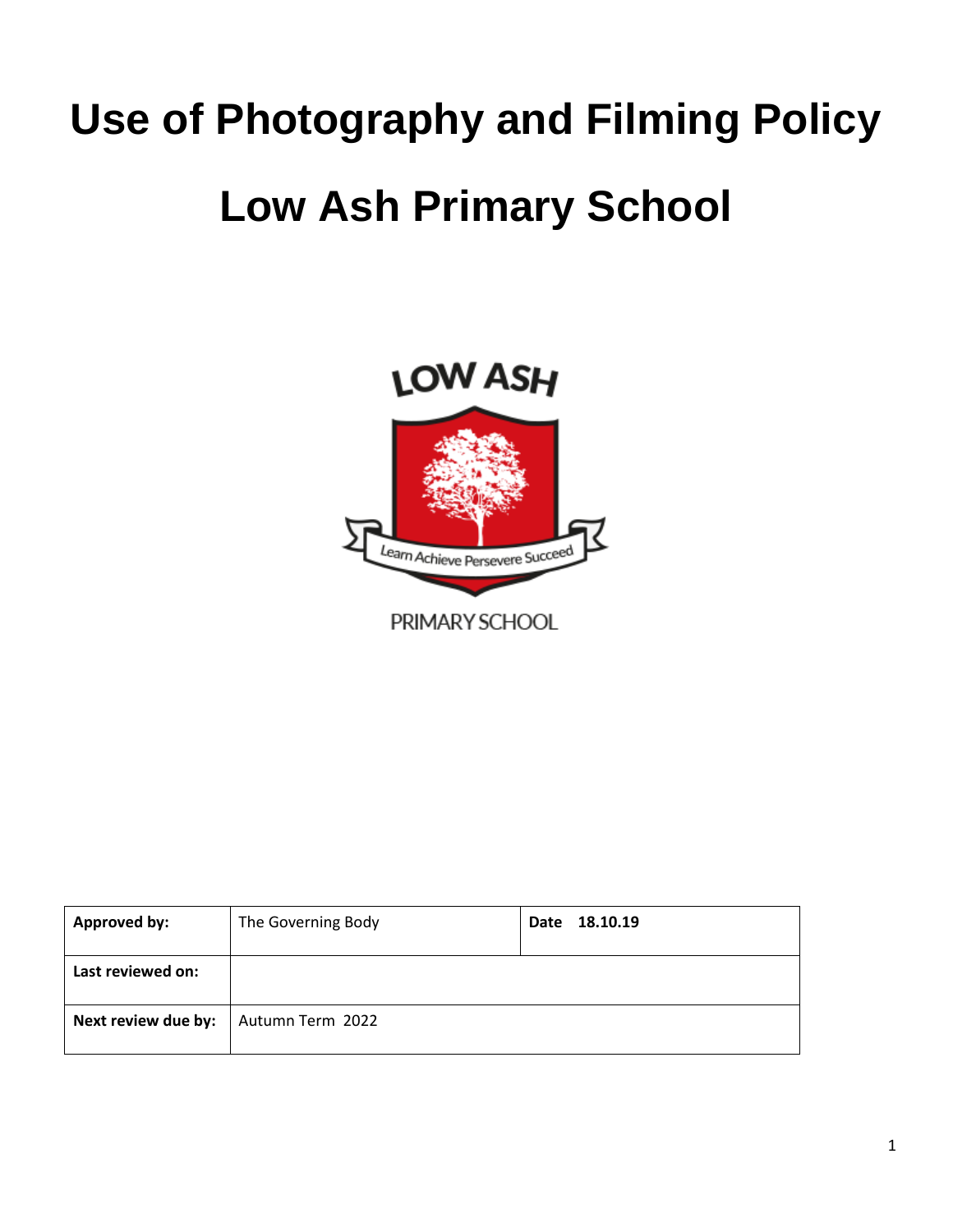### **Rationale**

There are occasions during the year when photographs and/or video footage of activities and events are taken that show pupils at the school. Under the Data Protection Act 1998 (as amended) the school needs permission from parents/carers for use of their child's image by the school and/or the media. This policy aims to make clear the purposes for and circumstances in which images may be used so that parents/carers may decide whether they are happy for their child to be included in such images.

In implementing this policy due consideration to equal opportunities, with regard to race, gender, religion and ability, should be ensured with reference to the Equality Act 2010 and all other relevant legislation.

## **Safeguarding**

Low Ash Primary School is committed to safeguarding and promoting the well-being of pupils at the school. Staff are vigilant in identifying safeguarding issues, reporting concerns in writing to the 'Named Persons' for child protection in school, (the Inclusion Leader – Janina Grimshaw (DSL), the Headteachers,-Beth Medhurst and Fiona Meer, Deputy Headteachers –Dan Hurst, Assistant Headteacher – Louise Robinson, Learning Mentor – Karen Sunderland ). Staff attend child protection awareness training annually. The school's Child Protection and Safeguarding Policy provides detail regarding policy and procedures.

The procedures described in this policy are designed to promote and ensure the safety and well-being of all pupils, acknowledging that the use of images, particularly for publicity purposes, may present a risk for certain pupils.

### **Purposes for and circumstances in which images are recorded and used**

Photographic and/or video images taken by staff at the school, using school equipment, may be used for classroom activities, displays, on the school website, in the school prospectus or as part of publicity in the media. Staff will never record images using their personal camera/video equipment or for their own personal use. Generally, images taken by staff at the school will not be used alongside pupils' full names. The school will only use photographs of children who are suitably dressed and will not use images that cause upset or distress. Periodically, official class and/or individual photographs are taken by a professional photographic company. Class photographs are made available for purchase by families so that pupils have a record of their class as a keepsake.

Sometimes photography by the local paper, or, more rarely, filming by the local television company may take place for publicity purposes. Photographs in local papers tend to include the names of pupils.

Parents/carers are requested to complete a form (see Appendix 1) when their child starts school indicating their agreement or objection regarding the use of images of their child. The form offers the opportunity for parents/carers to indicate different level of agreement for different purposes. A list of pupils for whom consent has not been given will be kept in the office and staff will be made aware of these pupils so that they are not included in photographs or video footage.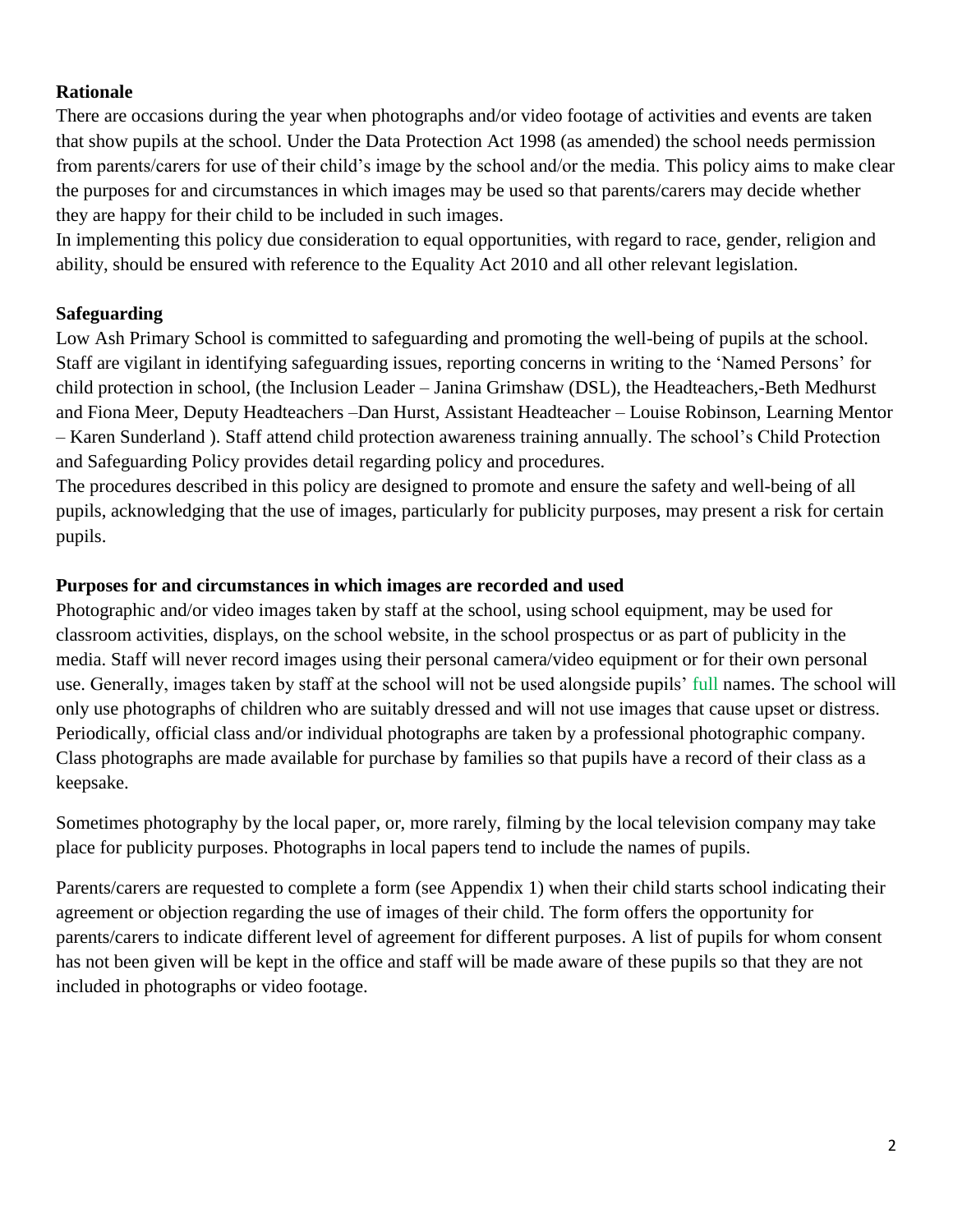## **The use of cameras and/or video recordings by parents/carers**

There are occasions during the year when parents/carers wish to take photographs or make video recordings of school activities or events. Examples of these include sports days, school performances and celebration assemblies. The school allows parents/carers to do this on the understanding that images are used for personal use and should not be posted on social media if they contain any children other than their own. Upon arrival at such events parents/carers will be given a card reminding them of their responsibilities. *"While we allow the use of cameras and videos at Low Ash's School Performances, sports events and achievement assemblies, we ask that these are for personal use only. Please do not post anything to a social media site if it contains images of any children other than your own."* Parents/carers are asked to indicate any objection to this on the form provided (see Appendix 1). Where an objection is received, the school will respond as follows:

- either by offering a controlled opportunity for photographs/video recording at a particular point in the activity or event during which certain pupils will not be present, or
- a ban on photographs/video recording for the particular activity or event.

## **The use of cameras and/or video recordings by pupils**

Pupils are not allowed to bring equipment to school for the purpose of taking photographs or video footage. The only exception to this is on residential visits. In such circumstances, pupils may be allowed to take photographs but it is made clear that images should be taken responsibly and not used to upset any other pupil. The use of images to bully or intimidate will be dealt with in line with the behaviour and anti-bullying policy. Before a residential visit takes place, staff will check the list of pupils for whom consent has not been given and contact will be made with the relevant parents/carers before a decision is made as to whether pupils will be allowed to take cameras.

### **Monitoring and evaluation**

Admin staff will collate reply slips and produce lists of pupils for whom consent has not been given. Key Stage Leaders and class teachers will be made aware of pupils in their key stage / class for whom consent has not been given. Any breaches in the policy should be reported to the Headteacher. The nominated governor for Safeguarding and Child Protection will monitor the implementation of this policy as part of their monitoring visits.

The policy will be reviewed by the Full Governing Body – Resource Committee every two years, or earlier if deemed necessary.

**Signed: ………………………….**

**Chair of Full Governing Body** 

**Review date**: October 2021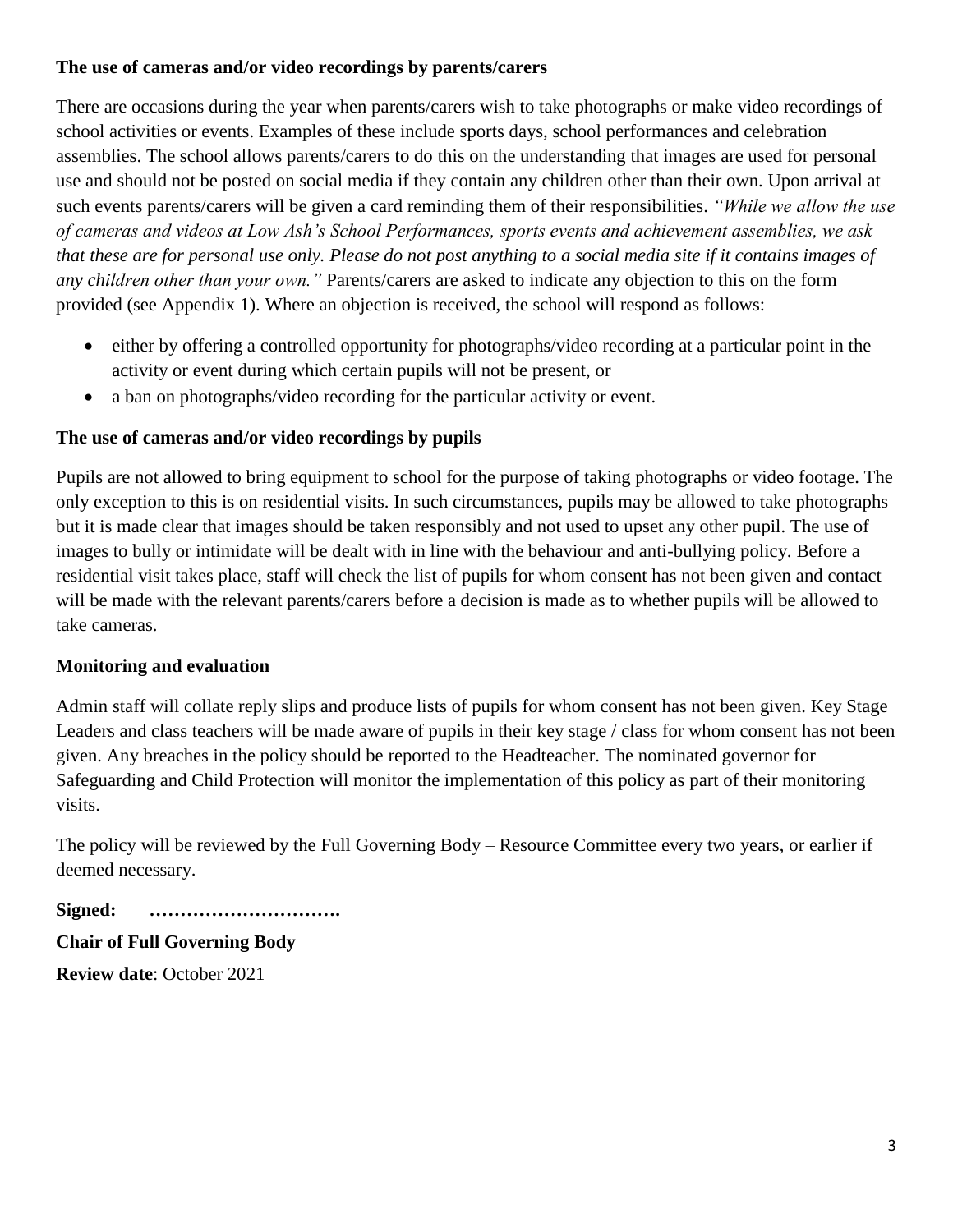

Low Ash Primary School, Wrose Road, Wrose, Shipley BD18 1AA Tel: 01274 582927 Email: office@lowash.bradford.sch.uk

#### **NEW CONSENT FORM**

Dear Parents/Carers,

#### **General Data Protection Regulations (GDPR) – 25th May 2018**

You may be aware that new data protection laws come into force on 25<sup>th</sup> May 2018. We are writing to let you know the steps we are undertaking in order to ensure compliance with the GDPR as it currently stands. We are following the latest advice and guidance from Bradford Council, the Department for Education and the Information Commissioner's Office. If this changes at any time, we will let you know.

As Low Ash Primary School is a data controller and processor (uses, stores and shares personal information), we have to ensure that the information we hold on pupils, parents/legal guardians and any emergency contacts is essential data and that we have legal grounds to process that data. Where required, we must obtain clear consent from you and give clear choices to opt out.

Some of the data we hold is exempt from consent. We have a lawful basis for collecting and using pupil information under the Data Protection Act 1998 and the Education Act 1996 (and from Article 6 and Article 9 where data processed is special category data from the GDPR from 25 May 2018). This includes sharing of data with Bradford Council and the Department for Education.

In order to ensure we comply with the new regulations, we have undertaken a data audit and reviewed our current processes. We have updated our admissions forms and produced a new consent form for all pupils. We have also updated our Privacy Notice, a copy of which is enclosed, which specifies how your personal data is processed, stored and shared with 3<sup>rd</sup> party processors because we have either a lawful basis, a legitimate business interest or your consent. This will be displayed on our website.

#### **Emergency Contacts**

As parents/legal guardians you must ensure you have given consent for us to hold any contact data (name, mobile/home/telephone number) for your child's other emergency contacts. From May onwards we will be asking for signed confirmation this has been undertaken. We do not need to hold address details for other emergency contacts and these will be removed from our records in due course and before the end of this academic year.

#### **Giving Consent and Withdrawal of Consent**

We have revised our consent form to incorporate clear, specific consent boxes that require a positive opt-in. The form also now gives clear information on how you can withdraw your consent. The new consent form is enclosed. **It is important that you return this to school before Friday 25th May 2018.**

If you have any further queries regarding data protection, please contact Sharon Giedrojt, School Business Manager or email [office@lowash.bradford.sch.uk](mailto:office@lowash.bradford.sch.uk)

Kind regards Mrs Beth Medhurst and Mrs Fiona Meer Co -Headteachers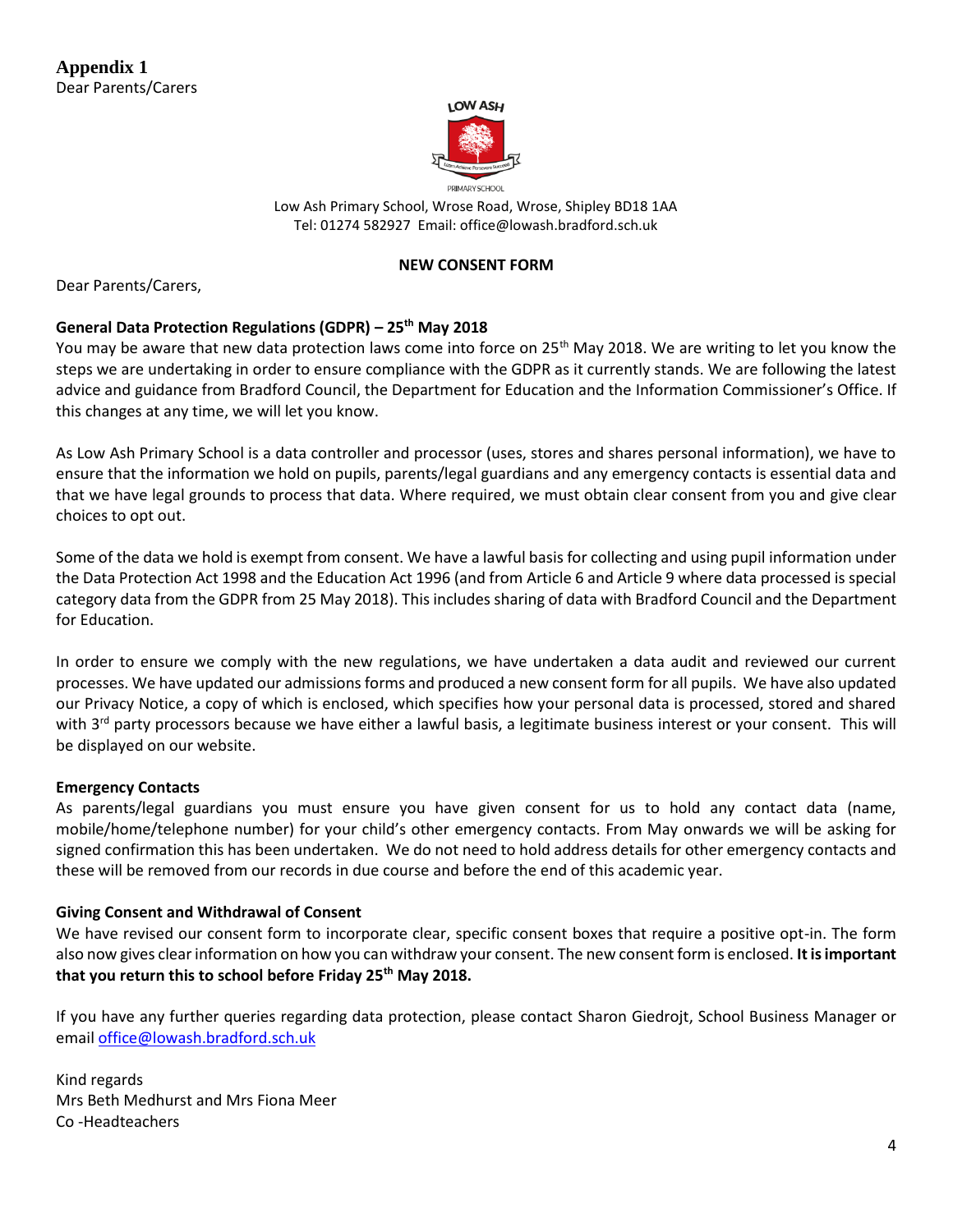|                                                                                                                                                                                                                                                                                                                          | <b>Parental Consent</b>                                                                                                                                                                                     |  |
|--------------------------------------------------------------------------------------------------------------------------------------------------------------------------------------------------------------------------------------------------------------------------------------------------------------------------|-------------------------------------------------------------------------------------------------------------------------------------------------------------------------------------------------------------|--|
|                                                                                                                                                                                                                                                                                                                          | Please tick all that apply. I consent to:                                                                                                                                                                   |  |
|                                                                                                                                                                                                                                                                                                                          |                                                                                                                                                                                                             |  |
|                                                                                                                                                                                                                                                                                                                          | My child being photographed for the purposes of demonstrating their learning and these photos being used around school. For example in<br>displays and placed in children's exercise books etc.             |  |
|                                                                                                                                                                                                                                                                                                                          | My child being photographed taking part in school activities and for those photos to be used on the school website, in the school prospectus<br>and on the school's social media sites (Facebook, Twitter). |  |
|                                                                                                                                                                                                                                                                                                                          | My child's photograph being used in the Low Ash Newsletter.                                                                                                                                                 |  |
|                                                                                                                                                                                                                                                                                                                          | My child being photographed during school activities and for these photos to be used for publication in the media for example newspaper.                                                                    |  |
|                                                                                                                                                                                                                                                                                                                          | My child being filmed for educational or fundraising purposes e.g. sale of school productions.                                                                                                              |  |
| service.                                                                                                                                                                                                                                                                                                                 | My data being shared with the school's third party suppliers so that the school can contact me electronically, for example our text messaging                                                               |  |
|                                                                                                                                                                                                                                                                                                                          | My data being shared with the school's third party suppliers to enable me to pay for school visits, school meals, clubs etc., for example<br>ParentPay.                                                     |  |
|                                                                                                                                                                                                                                                                                                                          | My child taking part in local walks around the Wrose area which includes my child taking part in trips in the local area using the minibus.<br>Separate consent will be sought for visits further afield.   |  |
|                                                                                                                                                                                                                                                                                                                          | My child taking part in food tasting in the classroom.                                                                                                                                                      |  |
|                                                                                                                                                                                                                                                                                                                          | My Child's learning journey being on display in Nursery and Reception during the school year.                                                                                                               |  |
|                                                                                                                                                                                                                                                                                                                          | My child viewing PG films.                                                                                                                                                                                  |  |
|                                                                                                                                                                                                                                                                                                                          | My child, if in Years 5 or 6, viewing parts of a 12A or 12 film which will support their learning.                                                                                                          |  |
| I understand that if I withhold consent from the school sharing my data (name, child's name, mobile phone number and/or email address), the<br>school will not be able to communicate with me. It is the policy of the school to occasionally communicate via text message and email, other than<br>bumped head letters. |                                                                                                                                                                                                             |  |
| Your data will not be shared with anyone other than our third party suppliers. Please refer to our privacy notice and policy which can be<br>found on the school website. This provides more information about who we share your data with and how you can withdraw your consent<br>at any time.                         |                                                                                                                                                                                                             |  |
| If you do not wish your child to take part in any of these activities please confirm your objection in writing.                                                                                                                                                                                                          |                                                                                                                                                                                                             |  |
| <b>Signed (Parent/Carer):</b><br>Date:                                                                                                                                                                                                                                                                                   |                                                                                                                                                                                                             |  |